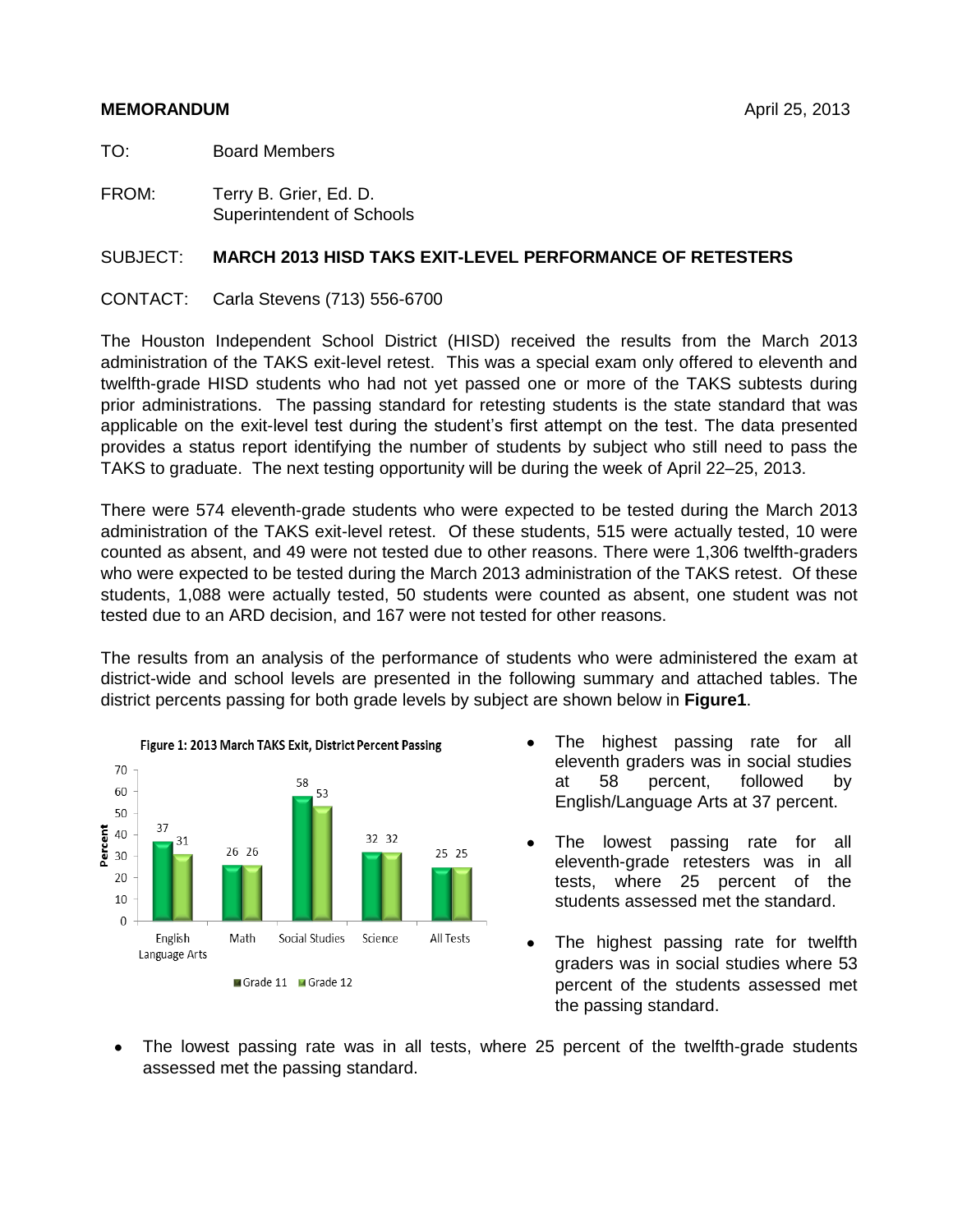**Figures 2 and 3** present the number tested and the number failing for grades 11 and 12 by subject.



Figure 2: 2013 March TAKS Exit, 11th Grade Performance

- On the 2013 March TAKS exit-level retest, 515 eleventh-grade students took at least one subject test. Of these students, 131 students, or 25%, met the standard on all subject tests they took.
- Conversely, 384 out of 10,876 eligible juniors still have failed at least one TAKS test needed to graduate. This compares to 370 out of 11,076 eligible juniors not having passed TAKS at this time in 2012.





- On the March 2013 administration of the TAKS exit-level retest, 1,088 twelfth-grade students  $\bullet$ took at least one subject test. Of these students, 270, or 25 percent, passed all subject tests they took. These 270 students have met the TAKS requirements for graduation.
- Conversely, 818 out of 10,506 eligible seniors still have failed at least one TAKS test needed to graduate. This compares to 871 out of 10,271 eligible seniors at this time in 2012 not having passed TAKS.

## **Results by Number of Tests Taken**

Districtwide results for eleventh and twelfth-grade students by the number of tests taken for the March 2013 TAKS exit-level retest are presented in **Table 1**.

\_\_\_\_\_\_\_\_\_\_\_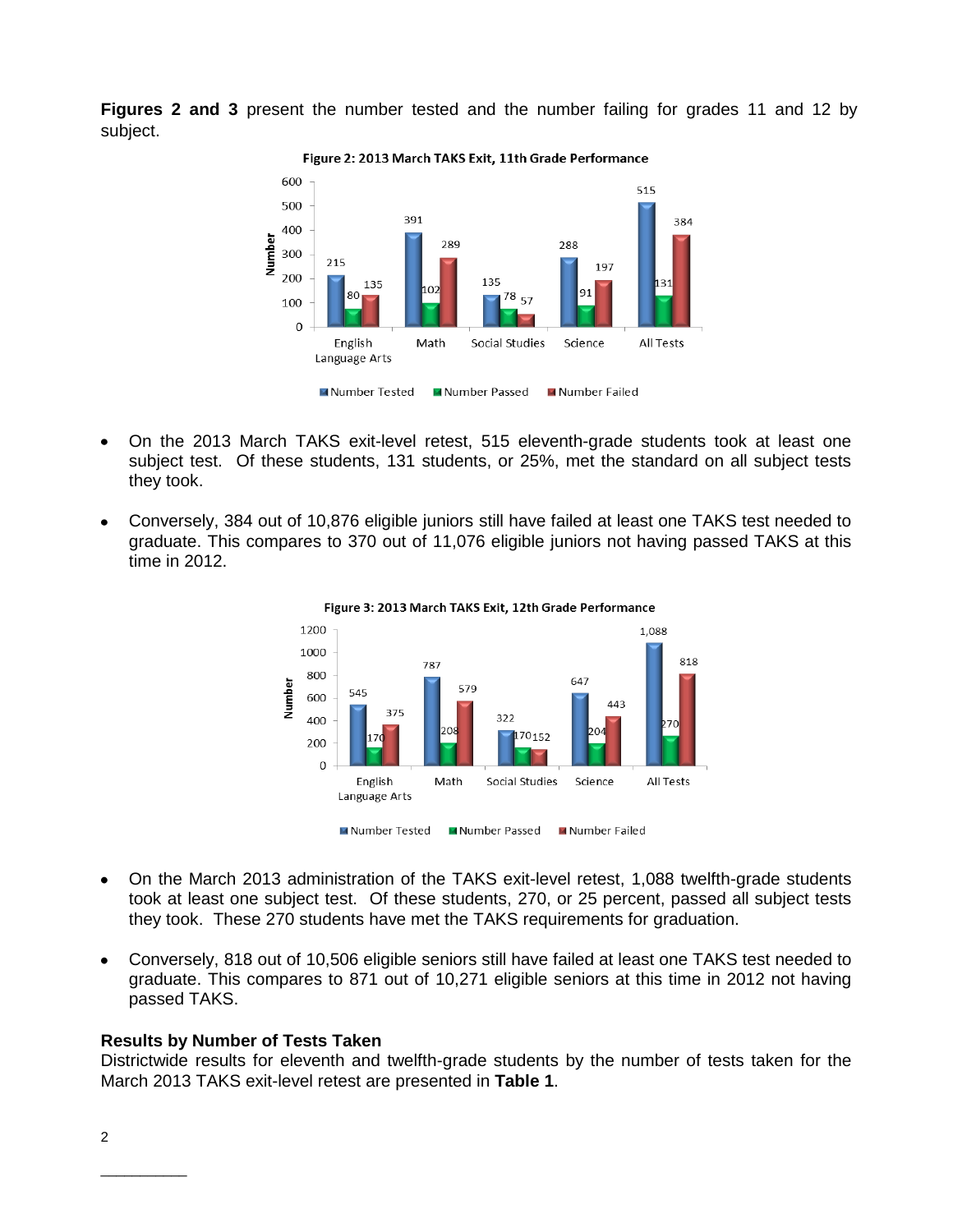|       | Table 1: District Results on the March 2013 TAKS Exit-Level Retest by<br>the Number of Tests Taken |                 |            |                   |            |            |  |  |  |  |  |  |  |  |
|-------|----------------------------------------------------------------------------------------------------|-----------------|------------|-------------------|------------|------------|--|--|--|--|--|--|--|--|
| Grade | <b>N</b> Tests                                                                                     | N               | N          | %                 | N Not      | % Not      |  |  |  |  |  |  |  |  |
| Level | Taken                                                                                              | <b>Students</b> | <u>Met</u> | <u>Met</u>        | <u>Met</u> | <b>Met</b> |  |  |  |  |  |  |  |  |
| 11    |                                                                                                    | 232             | 95         | 41                | 137        | 59         |  |  |  |  |  |  |  |  |
| 11    |                                                                                                    | 124             | 15         | $12 \overline{ }$ | 109        | 88         |  |  |  |  |  |  |  |  |
| 11    | з                                                                                                  | 87              | 11         | 13                | 76         | 87         |  |  |  |  |  |  |  |  |
| 11    | 4                                                                                                  | 72              | 10         | 14                | 62         | 86         |  |  |  |  |  |  |  |  |
| 11    | <b>Total</b>                                                                                       | 515             | 131        | 25                | 384        | 75         |  |  |  |  |  |  |  |  |
| 12    |                                                                                                    | 499             | 167        | 33                | 332        | 67         |  |  |  |  |  |  |  |  |
| 12    |                                                                                                    | 219             | 31         | 14                | 188        | 86         |  |  |  |  |  |  |  |  |
| 12    | з                                                                                                  | 116             | 13         | 11                | 103        | 89         |  |  |  |  |  |  |  |  |
| 12    |                                                                                                    | 254             | 59         | 23                | 195        | 77         |  |  |  |  |  |  |  |  |
| 12    | Total                                                                                              | 1.008           | 270        | 25                | 818        | 75         |  |  |  |  |  |  |  |  |

The attachment provides HISD student performance for the 2013 March TAKS exit-level retest by subjects, for grades eleven and twelve for the district and for student groups. **Table 2** presents the results for the following demographic groups: all students, racial/ethnic subgroups, economically disadvantaged students, English Language Learners (ELL), and students with disabilities (SWD). School-level results for eleventh and twelfth-grade students for the March 2013 Exit-Level TAKS retest are presented in **Table 3**, with Apollo campus results in **Tables 4 and 5**. The school-level results include the number taking, the percent passing, and the number not meeting the passing standard for each subject.

#### **Administrative Response**

The High School Office will analyze results and look for trends in student performance. The High School Office, in collaboration with the Research & Accountability Department, will prepare data that drills down to the individual student.

The School Support Officer or Lead Principal for each campus will meet with the campus principal to discuss and verify that an individual plan is in place for each student to ensure robust intervention opportunities for students prior to the next two administrations of the exit-level exam (one prior to June graduation, and the second prior to August graduation).

The High School Office will work with the Assistant Superintendent for graduation and completion to continue to monitor and provide appropriate support for the specialized student populations at Liberty and Reach. At all schools the High School Office will ensure a continued variety of targeted interventions are provided for students – tutoring during the day, after-school and Saturday tutorials, and TAKS review classes.

Tung B. Quinca

**Attachments** 

cc: Superintendent's Direct Reports Chief School Officers School Support Officers High School Principals Sowmya Kumar Altagracia Guerrero Nancy Gregory

 $\overline{\phantom{a}}$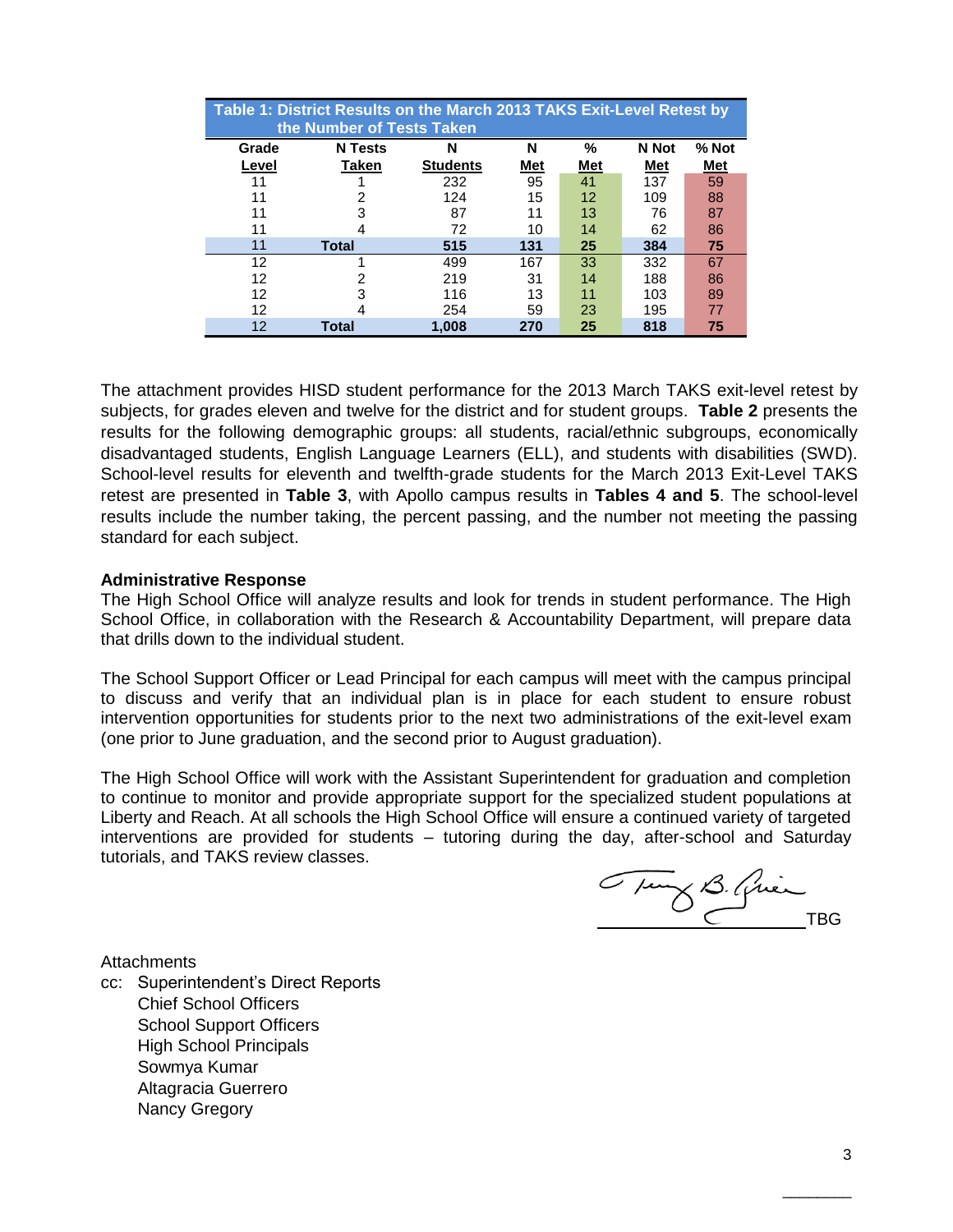# **Table 2: Districtwide Results March 2013 Exit-Level Retest by Ethnicity and Student Group**

|                 |       |                  | <b>English Language</b><br><b>Arts</b> |           |                                        | <b>Mathematics</b> |                | <b>Social</b><br><b>Studies</b> |           |                |                  | <b>Science</b> |                | <b>All Tests</b><br><b>Taken</b> |              |                        |
|-----------------|-------|------------------|----------------------------------------|-----------|----------------------------------------|--------------------|----------------|---------------------------------|-----------|----------------|------------------|----------------|----------------|----------------------------------|--------------|------------------------|
|                 | Grade | N<br><b>Take</b> | %<br>Pass                              | N<br>Fail | $\overline{\mathsf{N}}$<br><b>Take</b> | %<br>Pass          | N<br>Fail      | N<br><b>Take</b>                | %<br>Pass | N<br>Fail      | N<br><b>Take</b> | %<br>Pass      | N<br>Fail      | N<br><b>Take</b>                 | %<br>Pass    | $\overline{N}$<br>Fail |
| Amer. Ind./     | 11    | 0                |                                        |           | 0                                      |                    |                | $\Omega$                        |           |                | $\Omega$         |                |                | $\Omega$                         |              |                        |
| Alaska          | 12    | 0                |                                        |           | 0                                      |                    |                | 0                               |           |                | 0                |                |                | $\mathbf 0$                      |              |                        |
| Asian           | 11    | 11               | 9                                      | 10        | 9                                      | 22                 | $\overline{7}$ |                                 |           |                | 10               | 30             | $\overline{7}$ | 16                               | 19           | 13                     |
| American        | 12    | 24               | 21                                     | 19        | 20                                     | 25                 | 15             | 13                              | 69        | $\overline{4}$ | 26               | 46             | 14             | 34                               | 24           | 26                     |
| African         | 11    | 47               | 32                                     | 32        | 111                                    | 23                 | 86             | 36                              | 50        | 18             | 80               | 31             | 55             | 142                              | 22           | 111                    |
| American        | 12    | 120              | 36                                     | 77        | 237                                    | 24                 | 181            | 65                              | 55        | 29             | 171              | 29             | 122            | 319                              | 23           | 245                    |
| Hispanic        | 11    | 146              | 39                                     | 89        | 254                                    | 28                 | 183            | 86                              | 62        | 33             | 186              | 31             | 128            | 333                              | 27           | 244                    |
|                 | 12    | 374              | 29                                     | 267       | 493                                    | 27                 | 361            | 230                             | 50        | 116            | 414              | 31             | 287            | 680                              | 25           | 511                    |
| Hawaiian/       | 11    | 0                |                                        |           | $\mathbf 0$                            |                    |                | $\Omega$                        |           |                | $\Omega$         |                |                | $\mathbf 0$                      |              |                        |
| Pacific Is.     | 12    | 0                |                                        |           | 0                                      |                    |                | 0                               |           |                | $\mathbf 0$      |                |                | $\mathbf 0$                      |              |                        |
| White           | 11    | $\overline{7}$   | 57                                     | 3         | 12                                     | 17                 | 10             | $\overline{7}$                  | 57        | 3              | 6                | 17             | 5              | 18                               | 33           | 12                     |
|                 | 12    | 16               | 50                                     | 8         | 24                                     | 42                 | 14             | 11                              | 73        | 3              | 22               | 45             | 12             | 35                               | 37           | 22                     |
| 2 or More       | 11    | 0                |                                        |           | $\mathbf 0$                            |                    |                | $\Omega$                        |           |                | $\Omega$         |                |                | $\Omega$                         |              |                        |
| Eth. Gr.        | 12    | 0                |                                        |           | 5                                      | $\overline{0}$     | 5              | 0                               |           |                | 6                | 17             | 5              | $\overline{7}$                   | $\mathbf{0}$ | $\overline{7}$         |
| Econ.           | 11    | 185              | 37                                     | 116       | 331                                    | 25                 | 247            | 114                             | 57        | 49             | 237              | 32             | 162            | 436                              | 25           | 328                    |
| Disadv.         | 12    | 449              | 28                                     | 325       | 641                                    | 25                 | 481            | 270                             | 48        | 141            | 547              | 30             | 384            | 893                              | 24           | 683                    |
| <b>ELL</b>      | 11    | 86               | 14                                     | 74        | 75                                     | 25                 | 56             | 32                              | 41        | 19             | 75               | 25             | 56             | 115                              | 15           | 98                     |
|                 | 12    | 320              | 12                                     | 283       | 300                                    | 13                 | 262            | 187                             | 33        | 126            | 287              | 16             | 242            | 423                              | 11           | 377                    |
| SWD             | 11    | 18               | 17                                     | 15        | 37                                     | 24                 | 28             | 7                               | 29        | 5              | 21               | 5              | 20             | 54                               | 20           | 43                     |
|                 | 12    | 55               | 27                                     | 40        | 108                                    | 11                 | 96             | 16                              | 44        | 9              | 77               | 19             | 62             | 148                              | 12           | 130                    |
| All             | 11    | 215              | 37                                     | 135       | 391                                    | 26                 | 289            | 135                             | 58        | 57             | 288              | 32             | 197            | 515                              | 25           | 384                    |
| <b>Students</b> | 12    | 545              | 31                                     | 375       | 787                                    | 26                 | 579            | 322                             | 53        | 152            | 647              | 32             | 443            | 1,008                            | 25           | 818                    |

\*Numbers masked when fewer than five students tested.

\_\_\_\_\_\_\_\_\_\_\_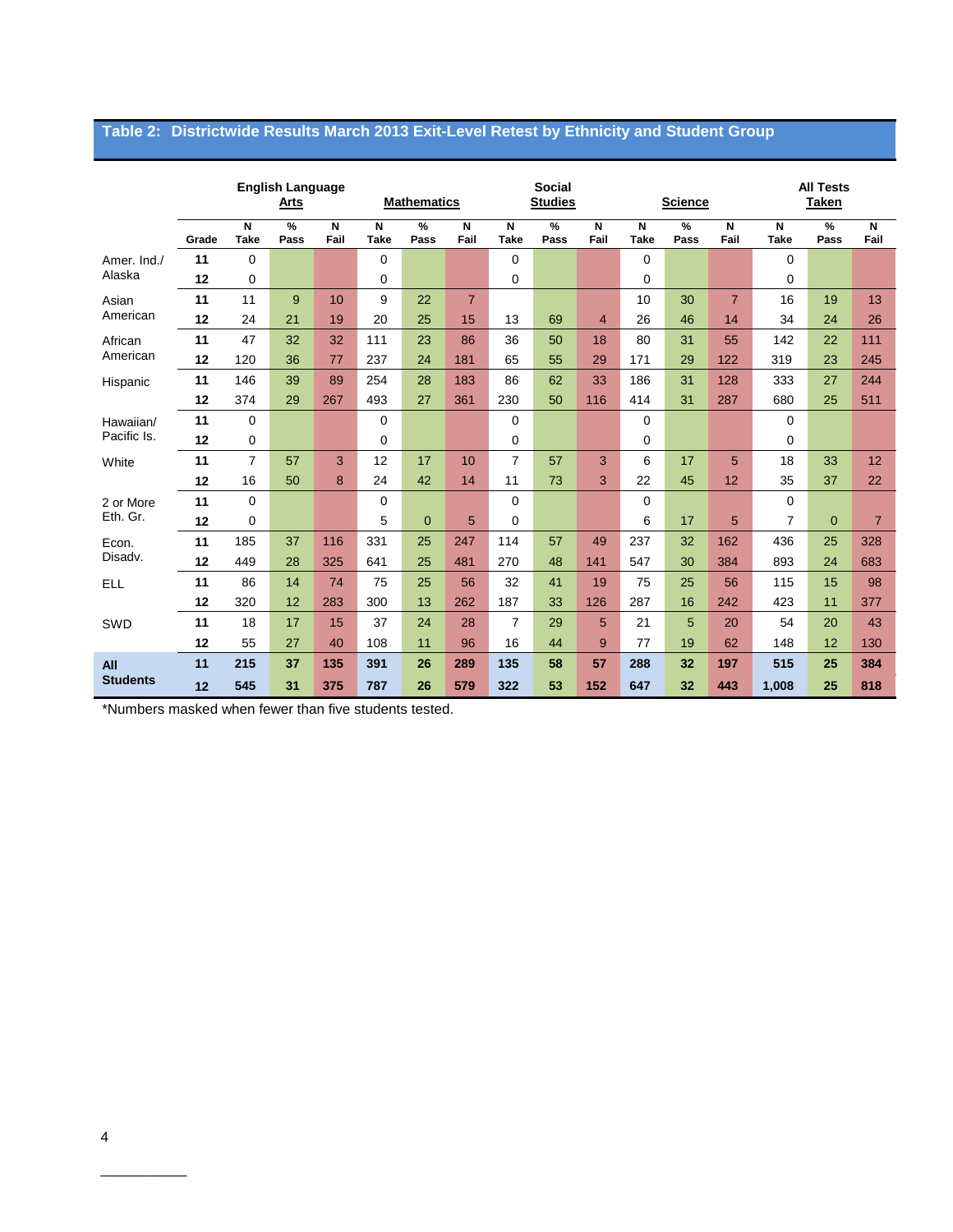|                      | Table 3: 2013 March TAKS Exit-Level Retest Exam Results by Campus |                                |                              |                                      |                                            |                        |                         |                              |                       |                                      |                                            |                 |                     |                                            |                         |                      |
|----------------------|-------------------------------------------------------------------|--------------------------------|------------------------------|--------------------------------------|--------------------------------------------|------------------------|-------------------------|------------------------------|-----------------------|--------------------------------------|--------------------------------------------|-----------------|---------------------|--------------------------------------------|-------------------------|----------------------|
|                      |                                                                   |                                | <b>English Language Arts</b> |                                      |                                            | <b>Mathematics</b>     |                         |                              | <b>Social Studies</b> |                                      |                                            | <b>Science</b>  |                     |                                            | <b>All Tests Taken</b>  |                      |
| <b>Campus</b>        | Grd                                                               | N<br><b>Taking</b>             | $\%$<br>Passing              | $\boldsymbol{\mathsf{N}}$<br>Failing | $\boldsymbol{\mathsf{N}}$<br><b>Taking</b> | $\%$<br><b>Passing</b> | $\mathsf{N}$<br>Failing | $\mathsf N$<br><b>Taking</b> | $\%$<br>Passing       | $\boldsymbol{\mathsf{N}}$<br>Failing | $\boldsymbol{\mathsf{N}}$<br><b>Taking</b> | $\%$<br>Passing | N<br><b>Failing</b> | $\boldsymbol{\mathsf{N}}$<br><b>Taking</b> | $\%$<br>Passing         | ${\sf N}$<br>Failing |
| Adv. Virtual Academy | 11                                                                | $\overline{\mathbf{4}}$        | $\star$                      | $\star$                              | 21                                         | 14                     | 18                      | 3                            |                       | $\star$                              | 18                                         | $6\phantom{1}6$ | 17                  | 29                                         | 14                      | 25                   |
|                      | 12                                                                | $10$                           | 60                           | $\overline{\mathbf{4}}$              | 25                                         | 20                     | 20                      | $\overline{7}$               | 57                    | $\sqrt{3}$                           | 17                                         | 18              | 14                  | 33                                         | 21                      | 26                   |
| Austin               | 11                                                                | $\sqrt{2}$                     | $\star$                      | $\star$                              | $\overline{7}$                             | 29                     | 5                       | $\pmb{0}$                    |                       |                                      | $\sqrt{2}$                                 | $\star$         | $\star$             | 8                                          | 25                      | $\boldsymbol{6}$     |
|                      | 12                                                                | 15                             | 27                           | 11                                   | 21                                         | 33                     | 14                      | 3                            | $\overline{0}$        | 3                                    | 15                                         | 47              | 8                   | 32                                         | 28                      | 23                   |
| Bellaire             | 11                                                                | 19                             | 47                           | $10$                                 | 34                                         | 44                     | 19                      | 15                           | 67                    | 5                                    | 23                                         | 39              | 14                  | 41                                         | 32                      | 28                   |
|                      | 12                                                                | 11                             | 36                           | $\overline{7}$                       | 24                                         | 42                     | 14                      | $\,6$                        | 83                    | $\overline{1}$                       | $16\,$                                     | 56              | $\overline{7}$      | 33                                         | 36                      | 21                   |
| Chavez               | 11                                                                | 23                             | 52                           | 11                                   | 20                                         | 25                     | 15                      | 13                           | 62                    | 5 <sup>5</sup>                       | 22                                         | 36              | 14                  | 39                                         | 31                      | 27                   |
|                      | 12                                                                | $10$                           | 30                           | $\overline{7}$                       | 13                                         | $\bf 8$                | 12                      | $\overline{4}$               |                       | $\star$                              | 16                                         | 25              | 12                  | 30                                         | 20                      | 24                   |
| Davis                | 11                                                                | 17                             | 35                           | 11                                   | 18                                         | 28                     | 13                      | 5                            | 80                    | $\mathbf{1}$                         | 17                                         | 18              | 14                  | 29                                         | 28                      | 21                   |
|                      | 12                                                                | 14                             | 29                           | 10                                   | 28                                         | $\overline{7}$         | 26                      | 3                            |                       | $\star$                              | 21                                         | 19              | 17                  | 40                                         | 13                      | 35                   |
| Furr                 | 11                                                                | $\overline{7}$                 | 57                           | $\mathbf{3}$                         | 14                                         | 36                     | 9                       | $\pmb{0}$                    |                       |                                      | $\mathbf 5$                                | 60              | $\overline{2}$      | 16                                         | 44                      | 9                    |
|                      | 12                                                                | 32                             | 69                           | 10                                   | 40                                         | 53                     | 19                      | 23                           | 91                    | $\overline{2}$                       | 29                                         | 66              | 10                  | 57                                         | 49                      | 29                   |
| Hope Academy         | 11                                                                | $\overline{4}$                 | $\star$                      | $\star$                              | 12                                         | 25                     | 9                       | $\,6\,$                      | 67                    | $\overline{2}$                       | $10\,$                                     | 30              | $\overline{7}$      | 14                                         | 29                      | $10$                 |
|                      | 12                                                                | $\sqrt{2}$                     | $\star$                      | $\star$                              | 10                                         | 20                     | $\bf 8$                 | $\mathsf 3$                  | $\star$               | $\star$                              | 8                                          | $\mathbf 0$     | 8                   | 12                                         | 17                      | $10$                 |
| Houston M, S, T      | 11                                                                | $\overline{2}$                 | $\star$                      |                                      | 6                                          | 67                     | $\overline{2}$          | $\mathbf{1}$                 |                       |                                      | $\overline{4}$                             | $\ast$          | $\star$             | 8                                          | 50                      | $\overline{4}$       |
|                      | 12                                                                | 36                             | 53                           | 17                                   | 64                                         | 41                     | 38                      | 17                           | 100                   | $\overline{0}$                       | 55                                         | 65              | 19                  | 95                                         | 41                      | 56                   |
| Jones                | 11                                                                | $\pmb{0}$                      |                              |                                      | $\mathbf 0$                                |                        |                         | $\mathbf 0$                  |                       |                                      | $\pmb{0}$                                  |                 |                     | $\mathbf 0$                                |                         |                      |
|                      | 12                                                                | 9                              | 44                           | $\sqrt{5}$                           | $20\,$                                     | $5\phantom{.0}$        | 19                      | 5                            | 20                    | 4                                    | 12                                         | 17              | 10                  | 22                                         | 5                       | 21                   |
| Jordan, Barbara      | 11                                                                | $\pmb{0}$                      |                              |                                      | $\mathbf 0$                                |                        |                         | $\pmb{0}$                    |                       |                                      | $\mathbf 0$                                |                 |                     | $\mathbf 0$                                |                         |                      |
|                      | 12                                                                | 6                              | $\mathbf 0$                  | 6                                    | 11                                         | 27                     | 8                       | $\mathbf{1}$                 | $\star$               | $\star$                              | 3                                          | $\star$         | $\star$             | 17                                         | 18                      | 14                   |
| Kashmere             | 11                                                                | $\mathbf 0$                    |                              |                                      | $\mathbf 0$                                |                        |                         | $\mathbf{1}$                 | $\star$               | $\star$<br>$\star$                   | $\mathbf{1}$                               | $\star$         | $\star$             | $\mathbf{1}$                               |                         | $\star$              |
| Lamar                | 12<br>11                                                          | $\overline{7}$<br>$\mathbf{1}$ | 57<br>$\star$                | $\sqrt{3}$<br>$\star$                | 11<br>$\overline{1}$                       | 18<br>$\ast$           | 9<br>$\star$            | 4<br>$\mathbf{0}$            |                       |                                      | 12<br>$\mathbf{1}$                         | 25<br>$\ast$    | $9$<br>$\star$      | 17<br>3                                    | 18                      | 14<br>$\star$        |
|                      | 12                                                                | 16                             | 63                           | $\,$ 6 $\,$                          | 27                                         | 70                     | 8                       | 10                           | 90                    | $\mathbf{1}$                         | 26                                         | 62              | 10                  | 39                                         | 54                      | 18                   |
| Lee                  | 11                                                                | 6                              | 17                           | $5\phantom{1}$                       | 10                                         | 10                     | 9                       | $\overline{4}$               |                       | $\star$                              | 8                                          | 25              | $\,6\,$             | 12                                         | 17                      | 10                   |
|                      | 12                                                                | 25                             | 16                           | 21                                   | 28                                         | 32                     | 19                      | 5                            | 80                    | $\overline{1}$                       | 23                                         | 30              | 16                  | 45                                         | 18                      | 37                   |
| Liberty              | 11                                                                | $\pmb{0}$                      |                              |                                      | $\mathbf 0$                                |                        |                         | $\mathbf 0$                  |                       |                                      | $\pmb{0}$                                  |                 |                     | $\mathbf 0$                                |                         |                      |
|                      | 12                                                                | 206                            | $\overline{7}$               | 191                                  | 210                                        | $\boldsymbol{6}$       | 197                     | 166                          | 28                    | 120                                  | 205                                        | $\,6\,$         | 192                 | 249                                        | $\overline{\mathbf{4}}$ | 238                  |

\*Fewer than 5 students tested.

 $\overline{\phantom{a}}$  . The contract of the contract of the contract of the contract of the contract of the contract of the contract of the contract of the contract of the contract of the contract of the contract of the contract of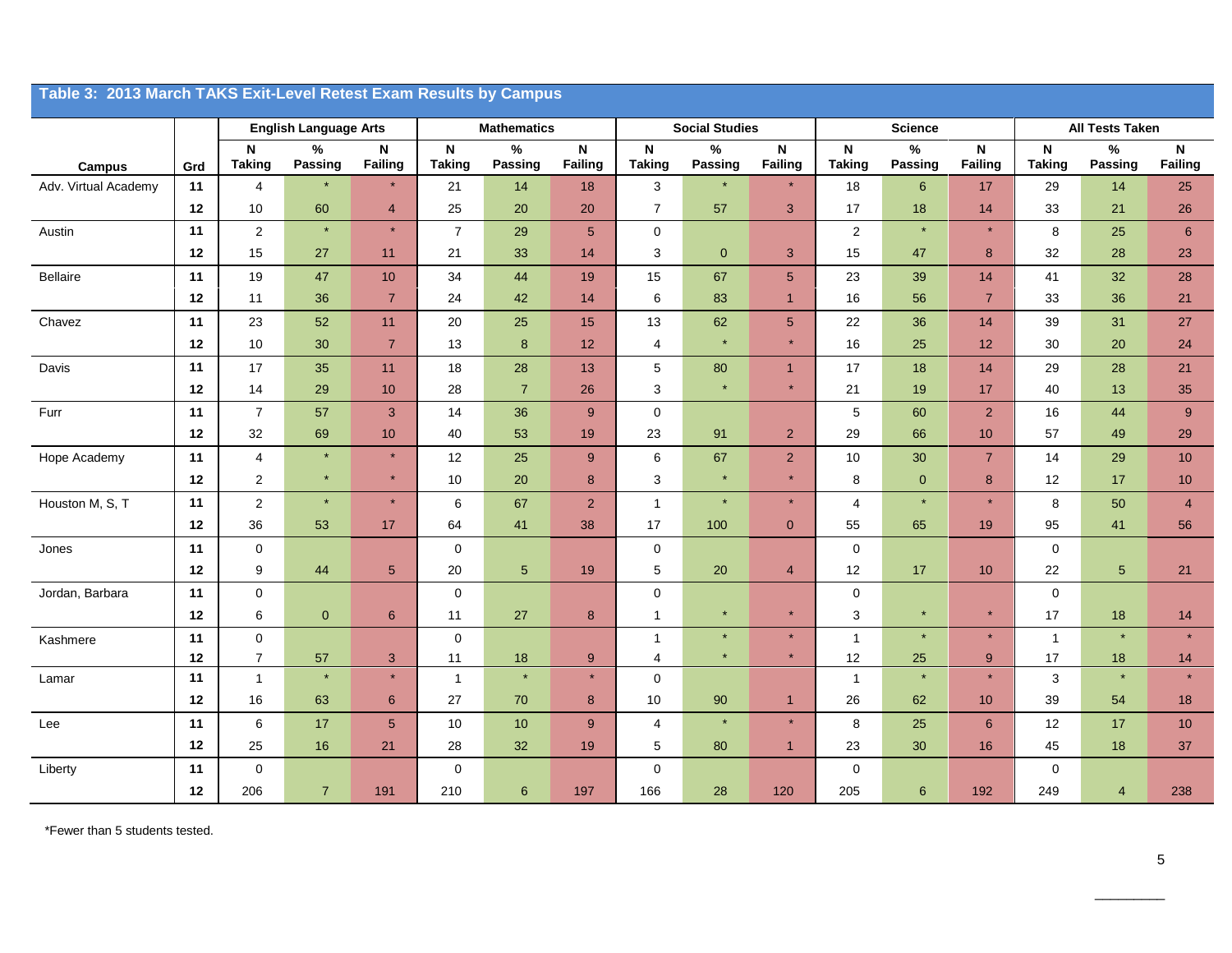|                                     | Table 3: 2013 March TAKS Exit-Level Retest Exam Results by Campus |                    |                              |                         |                    |                    |                         |                            |                       |                |                    |                |                         |                    |                 |                         |
|-------------------------------------|-------------------------------------------------------------------|--------------------|------------------------------|-------------------------|--------------------|--------------------|-------------------------|----------------------------|-----------------------|----------------|--------------------|----------------|-------------------------|--------------------|-----------------|-------------------------|
|                                     |                                                                   |                    | <b>English Language Arts</b> |                         |                    | <b>Mathematics</b> |                         |                            | <b>Social Studies</b> |                |                    | <b>Science</b> |                         |                    | All Tests Taken |                         |
| Campus                              | Grd                                                               | N<br><b>Taking</b> | $\%$<br>Passing              | $\mathsf{N}$<br>Failing | N<br><b>Taking</b> | $\%$<br>Passing    | $\mathsf{N}$<br>Failing | ${\sf N}$<br><b>Taking</b> | $\%$<br>Passing       | N<br>Failing   | N<br><b>Taking</b> | %<br>Passing   | $\mathsf{N}$<br>Failing | N<br><b>Taking</b> | $\%$<br>Passing | $\mathsf{N}$<br>Failing |
| Madison                             | 11                                                                | $\mathbf 0$        |                              |                         | $\mathbf 0$        |                    |                         | $\mathbf 0$                |                       |                | $\mathbf{1}$       |                | $\star$                 | $\mathbf{1}$       | $\star$         |                         |
|                                     | 12                                                                | 29                 | 48                           | 15                      | 37                 | 38                 | 23                      | $\overline{7}$             | 71                    | 2 <sup>2</sup> | 31                 | 13             | 27                      | 60                 | 25              | 45                      |
| Milby                               | 11                                                                | 13                 | 31                           | $9\,$                   | 28                 | 54                 | 13                      | $\overline{7}$             | 71                    | $\overline{2}$ | 18                 | 67             | $6\phantom{1}6$         | 44                 | 50              | 22                      |
|                                     | 12                                                                | $\mathbf 2$        | $\star$                      | $\star$                 | 5                  | 40                 | $\mathbf{3}$            | $\mathbf 0$                |                       |                | 8                  | 38             | $\sqrt{5}$              | 14                 | 36              | $9\,$                   |
| <b>Mount Carmel</b><br>Academy      | 11                                                                | $\mathbf 0$        |                              |                         | 0                  |                    |                         | $\mathbf 0$                |                       |                | $\mathbf 0$        |                |                         | $\mathbf 0$        |                 |                         |
|                                     | 12                                                                | $\mathbf{3}$       | $\star$                      | $\star$                 | 3                  | $\star$            | $\star$                 | 3                          | $\star$               | $\star$        | 3                  | $\star$        | $\star$                 | 3                  | $\star$         | $\star$                 |
| <b>REACH</b>                        | 11                                                                | 56                 | 43                           | 32                      | 108                | 18                 | 89                      | 53                         | 53                    | 25             | 82                 | 26             | 61                      | 119                | 13              | 104                     |
|                                     | 12                                                                | 5                  | 40                           | $\mathbf{3}$            | 12                 | 33                 | $\bf 8$                 | 4                          | $\star$               | $\star$        | $10$               | 20             | $\boldsymbol{8}$        | 15                 | 13              | 13                      |
| Reagan                              | 11                                                                | $\mathbf 0$        |                              |                         | $\mathbf 0$        |                    |                         | $\mathbf 0$                |                       |                | $\mathbf 0$        |                |                         | $\mathbf 0$        |                 |                         |
|                                     | 12                                                                | 6                  | 67                           | $\overline{2}$          | 21                 | 52                 | 10                      | $\overline{2}$             | $\star$               | $\star$        | 10                 | 40             | $6\phantom{1}6$         | 27                 | 41              | 16                      |
| Scarborough                         | 11                                                                | 2                  | $\star$                      | $\star$                 | 8                  | $\overline{0}$     | 8                       | $\mathbf{1}$               | $\star$               | $\star$        | 6                  | 50             | $\mathbf{3}$            | 14                 | 36              | 9                       |
|                                     | 12                                                                | 6                  | 33                           | $\overline{4}$          | $\overline{4}$     | $\star$            | $\star$                 | 1                          | $\star$               | $\star$        | $\overline{7}$     | 71             | $\overline{2}$          | 9                  | 33              | $6\phantom{1}6$         |
| Sharpstown                          | 11                                                                | 9                  | 33                           | $\boldsymbol{6}$        | 22                 | 36                 | 14                      | 3                          | $\star$               | $\star$        | 8                  | 25             | $6\phantom{1}$          | 26                 | 31              | 18                      |
|                                     | 12                                                                | 12                 | 67                           | $\overline{4}$          | 15                 | 53                 | $\overline{7}$          | 15                         | 60                    | $6\phantom{1}$ | 14                 | 50             | $\overline{7}$          | 19                 | 26              | 14                      |
| Sharpstown Int'l.<br>School         | 11                                                                | $\mathbf 0$        |                              |                         | $\overline{2}$     | $\star$            | $\star$                 | $\mathbf 0$                |                       |                | $\mathbf{1}$       | $\star$        |                         | 3                  | $\star$         | $\star$                 |
|                                     | 12                                                                | $\mathbf 0$        |                              |                         | $\mathbf 0$        |                    |                         | $\mathbf 0$                |                       |                | $\pmb{0}$          |                |                         | $\mathbf 0$        |                 |                         |
| Sterling                            | 11                                                                | $\mathbf{1}$       | $\star$                      | $\star$                 | $\mathbf{1}$       | $\star$            | $\star$                 | $\mathbf 0$                |                       |                | $\overline{1}$     | $\star$        | $\star$                 | $\overline{2}$     | $\star$         | $\star$                 |
|                                     | 12                                                                | 15                 | 47                           | $\bf 8$                 | 20                 | 35                 | 13                      | $\mathbf{1}$               | $\star$               | $\star$        | 18                 | 56             | $\boldsymbol{8}$        | 35                 | 49              | $18$                    |
| <b>Texas Connections</b><br>Academy | 11                                                                | $\mathbf{1}$       | $\star$                      | $\star$                 | $\overline{2}$     | $\star$            | $\star$                 | $\mathbf{1}$               | $\star$               | $\star$        | $\mathbf{1}$       | $\star$        | $\star$                 | 2                  | $\star$         | $\star$                 |
|                                     | 12                                                                | $\mathbf 0$        |                              |                         | 0                  |                    |                         | $\mathbf 0$                |                       |                | 0                  |                |                         | $\mathbf 0$        |                 |                         |
| Vision Academy                      | 11                                                                | $\mathbf 0$        |                              |                         | 0                  |                    |                         | $\mathbf 0$                |                       |                | 0                  |                |                         | $\mathbf 0$        |                 |                         |
|                                     | 12                                                                | $\mathsf 0$        |                              |                         | $\mathbf 5$        | 100                | $\pmb{0}$               | $\mathbf{1}$               | $\star$               | $\star$        | $\overline{c}$     | $\star$        | $\star$                 | $\sqrt{5}$         | 100             | $\mathbf 0$             |
| Waltrip                             | 11                                                                | $\mathbf{1}$       | $\star$                      | $\star$                 | $\overline{4}$     | $\star$            | $\star$                 | $\mathbf{1}$               | $\star$               | $\star$        | $\overline{2}$     | $\star$        | $\star$                 | 4                  | $\star$         | $\star$                 |
|                                     | 12                                                                | 8                  | 75                           | $\overline{2}$          | 12                 | 50                 | 6                       | 6                          | 67                    | $\overline{2}$ | 14                 | 64             | $5\phantom{1}$          | 25                 | 48              | 13                      |

\_\_\_\_\_\_\_\_\_\_\_\_\_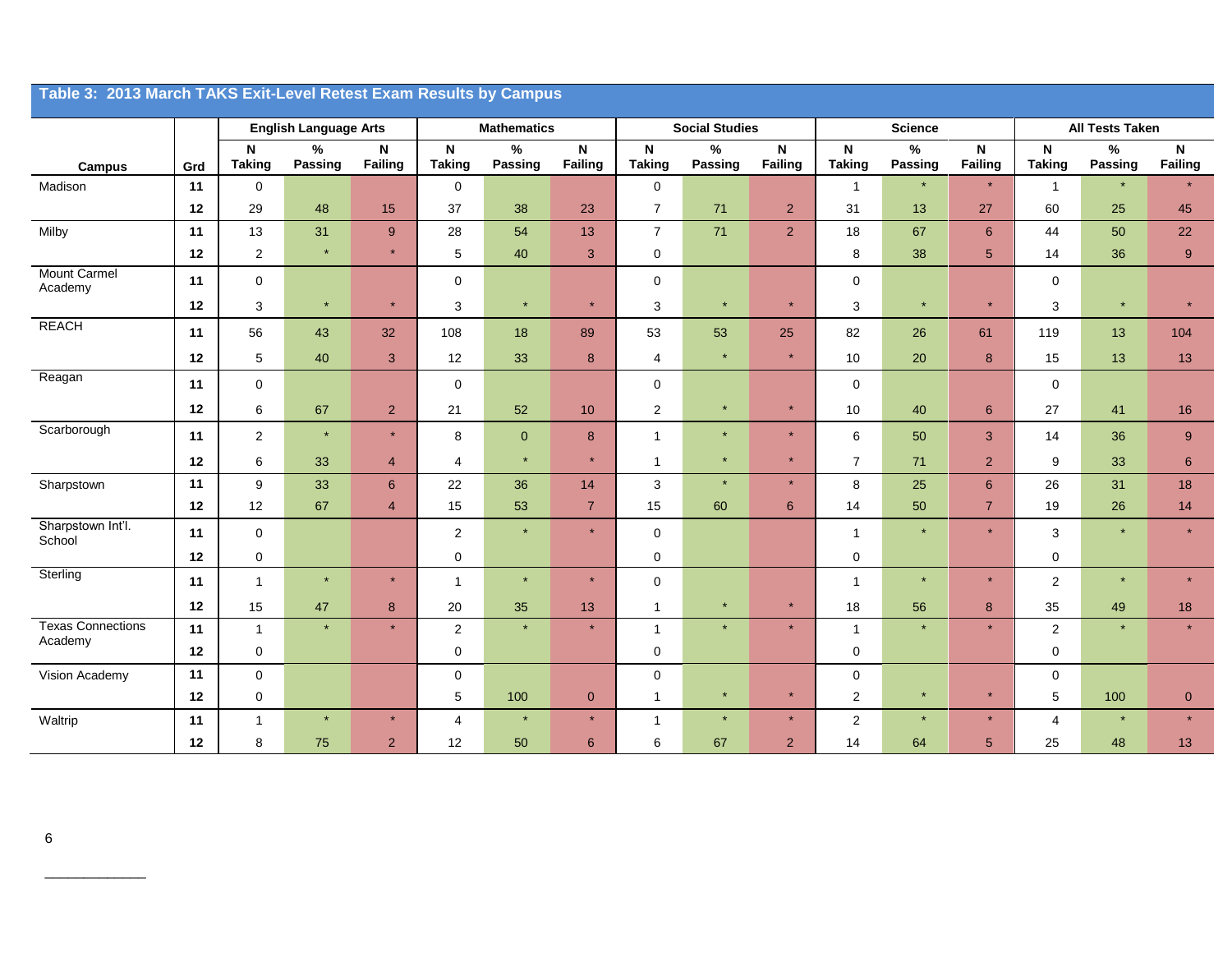| Table 3: 2013 March TAKS Exit-Level Retest Exam Results by Campus |     |                    |                              |                |                    |                     |                |                       |                |                     |                    |                     |              |                    |                        |                |
|-------------------------------------------------------------------|-----|--------------------|------------------------------|----------------|--------------------|---------------------|----------------|-----------------------|----------------|---------------------|--------------------|---------------------|--------------|--------------------|------------------------|----------------|
|                                                                   |     |                    | <b>English Language Arts</b> |                | <b>Mathematics</b> |                     |                | <b>Social Studies</b> |                |                     |                    | <b>Science</b>      |              |                    | <b>All Tests Taken</b> |                |
| Campus                                                            | Grd | N<br><b>Taking</b> | %<br>Passing                 | N<br>Failing   | N<br><b>Taking</b> | %<br><b>Passing</b> | N<br>Failing   | N<br><b>Taking</b>    | %<br>Passing   | N<br><b>Failing</b> | N<br><b>Taking</b> | %<br><b>Passing</b> | N<br>Failing | N<br><b>Taking</b> | $\%$<br>Passing        | N<br>Failing   |
| Washington                                                        | 11  | 0                  |                              |                | 5                  | 20                  | $\overline{4}$ | $\Omega$              |                |                     | 4                  | $\star$             | $\star$      | 6                  | 33                     | 4              |
|                                                                   | 12  | 10                 | 50                           | 5 <sup>5</sup> | 17                 | 18                  | 14             | $\overline{4}$        |                | $\star$             | 11                 | 55                  | 5            | 23                 | 26                     | 17             |
| Westbury                                                          | 11  | 23                 | 22                           | 18             | 36                 | 28                  | 26             | $\overline{7}$        | 57             | 3                   | 27                 | 37                  | 17           | 48                 | 21                     | 38             |
|                                                                   | 12  | 16                 | 56                           | $\overline{7}$ | 32                 | 31                  | 22             | 8                     | 88             | 1                   | 22                 | 55                  | 10           | 40                 | 28                     | 29             |
| Westside                                                          | 11  | 6                  | 33                           | $\overline{4}$ | 10                 | 10 <sup>1</sup>     | 9              | 6                     | 67             | $\overline{2}$      | 8                  | 25                  | 6            | 15                 | 33                     | 10             |
|                                                                   | 12  | 11                 | 36                           | $\overline{7}$ | 26                 | 15                  | 22             | 3                     | $\mathbf{0}$   | 3                   | 11                 | 27                  | 8            | 34                 | 24                     | 26             |
| Wheatley                                                          | 11  | 15                 | $\overline{7}$               | 14             | 17                 | 18                  | 14             | 6                     | $\overline{0}$ | 6                   | 14                 | 21                  | 11           | 25                 | 16                     | 21             |
|                                                                   | 12  | $\overline{7}$     | 14                           | 6              | 8                  | 25                  | 6              | 3                     | $\star$        | $\star$             | 4                  | $\star$             | $\star$      | 10                 | 30                     | $\overline{7}$ |
| Worthing                                                          | 11  | 3                  | $\star$                      | $\star$        | 5                  | $\mathbf{0}$        | 5              | $\overline{2}$        | $\star$        | $\star$             | $\overline{4}$     | $\star$             | $\star$      | 6                  | $\Omega$               | 6              |
|                                                                   | 12  | 14                 | 43                           | 8              | 24                 | 17                  | 20             | 5                     | 100            | $\overline{0}$      | 18                 | 22                  | 14           | 30                 | 10 <sup>°</sup>        | 27             |
| Yates                                                             | 11  | 0                  |                              |                | 0                  |                     |                | $\Omega$              |                |                     | 0                  |                     |              | $\Omega$           |                        |                |
|                                                                   | 12  | $\overline{2}$     | $\star$                      |                | 14                 | 21                  | 11             | $\overline{2}$        | $\star$        | $\star$             | 6                  | 50                  | 3            | 18                 | 33                     | 12             |
| <b>Houston ISD</b>                                                | 11  | 215                | 37                           | 135            | 391                | 26                  | 289            | 135                   | 58             | 57                  | 288                | 32                  | 197          | 515                | 25                     | 384            |
|                                                                   | 12  | 545                | 31                           | 375            | 787                | 26                  | 579            | 322                   | 53             | 152                 | 647                | 32                  | 443          | 1,088              | 25                     | 818            |

 $\overline{\phantom{a}}$  . The contract of the contract of the contract of the contract of the contract of the contract of the contract of the contract of the contract of the contract of the contract of the contract of the contract of